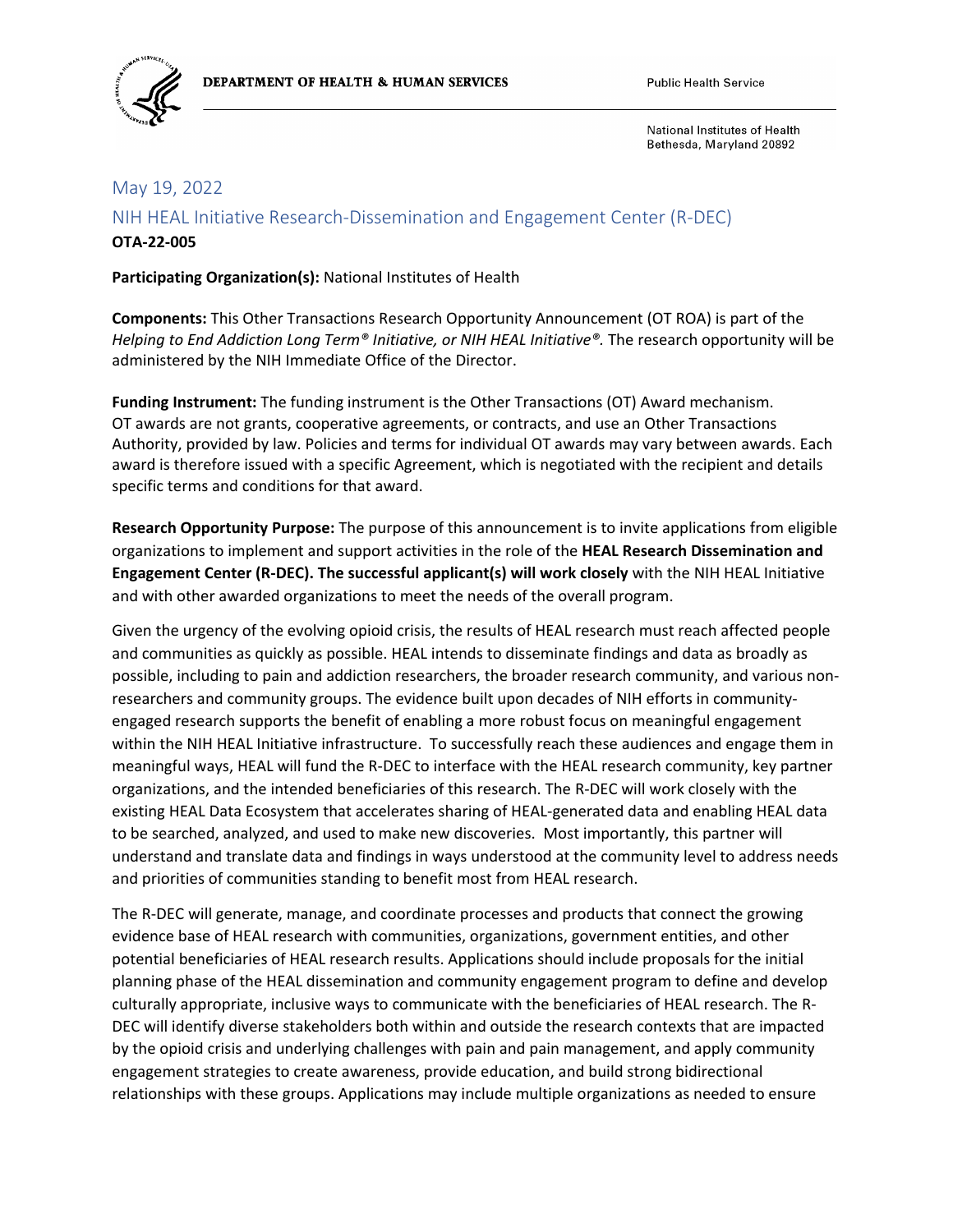#### DEPARTMENT OF HEALTH & HUMAN SERVICES





National Institutes of Health Bethesda, Maryland 20892

the best balance of expertise and capabilities. During award phase, the R-DEC will be expected to identify and support additional partners to sustain community engagement activities and augment the skills and expertise to achieve the tasks outlined under the core functions described below, and other areas of need identified during the initial year and planning activities.

**Objective Review:** NIH will convene an appropriate review group comprised of internal NIH program staff who have expertise in running community engagement and outreach projects to evaluate applications. See the Objective Review section of this opportunity for further details.

**Eligibility:** See the Eligibility section of this opportunity.

**Funds Available and Anticipated Number of Awards:** The budget for this activity is planned for up to \$25 million over a 5-year period, including the operations and support for the **R-DEC** as well as any proposed activities, sub-projects, infrastructure, or investments, once established. The OT mechanism allows for significant flexibilities to make adjustments as needed to pursue new and transformative activities. HEAL intends to issue up to four (4) awards as a result of this ROA. Award levels may increase or decrease over time based on programmatic needs, funding availability, and recipient performance. Requested budgets must justified based on proposed milestones and deliverables.

**Award Project Duration:** Project duration is anticipated to be five years, but may be shortened or extended, as needed.

**Authority:** Other Transactions awards will be made pursuant to current authorizing legislation, including Section 402(n) of the Public Health Service Act, 42 U.S.C. 282(n), as amended.

**Release Date of this Research Opportunity Announcement:** May 18, 2022

**Informational Webinar (optional):** June 1, 20222

**Letters of Intent Due Date:** June 13, 2022

**Application Due Date:** July 18, 2022

**Earliest Start Date:** October 2022

**Kickoff Meeting:** TBD

#### **Agency Contacts**

Scientific Research Contact(s): Address questions to HEALOTCorrespondence@od.nih.gov using the subject line "HEAL Engagement ROA/name of your institution or organization".

Agreements Officer: Quintin Hackshaw[; quintin.hackshaw@nih.gov](mailto:quintin.hackshaw@nih.gov) Agreements Specialist: Dianna Bailey[; dianna.bailey@nih.gov](mailto:dianna.bailey@nih.gov)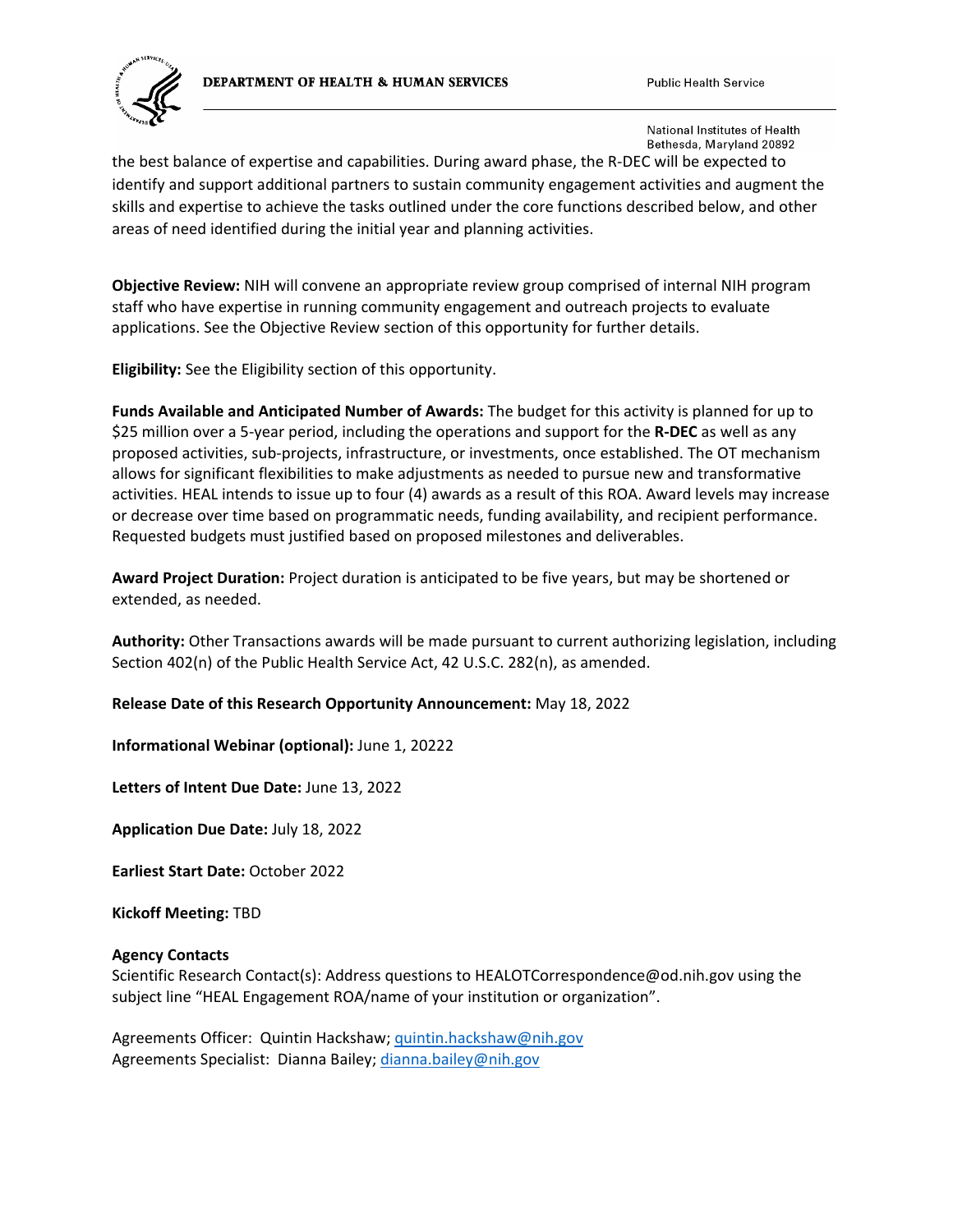

# Outline of this Opportunity

Overview Key Dates Agency Contacts Outline of this Opportunity 1. Overview 2. The R-DEC Coordinating Center 3. Partnering with other Applicants 4. Eligibility 5. Developing Applications 6. Objective Review 7. Application Timeline 8. Special Award Terms and Information

# Overview of the HEAL Research Dissemination and Engagement Center

#### **Background**

In response to opioid crisis, NIH launched the [Helping to End Addition Long-term \(HEAL\) Initiative,](https://heal.nih.gov/) a trans-NIH effort spanning basic, translational, clinical and implementation science on opioid misuse, addiction, pain, and related condition. By the end of FY 2021, HEAL funded nearly \$2 billion [in research,](https://heal.nih.gov/research) representing more than 600 research projects across the United States. These projects aim to identify new therapeutic targets for both pain and opioid use disorder, reduce the risk of opioids through nonpharmacological strategies for pain management, and improve overdose and addiction treatment in a variety of settings.

Biomedical research aims to improve human health, and data dissemination is key to implementing and interpreting findings appropriately across communities. Rapid availability of publications and the primary data behind them promotes dissemination of new knowledge, enhances reproducibility, and accelerates the ability to make new discoveries. The NIH HEAL Initiative intends to disseminate research findings and data as broadly as possible to pain and addiction researchers, along with the broader research community and non-researcher groups through th[e HEAL Data Ecosystem](https://heal.nih.gov/data/heal-data-ecosystem) and other efforts. To that end, the overarching goal of this research opportunity announcement (ROA) is to develop and implement a new central NIH HEAL Initiative resource, referred to as the HEAL Research Dissemination and Engagement Center (R-DEC). The awardee will be an integral part of the Data Ecosystem and is expected to lead engagement, partnerships, activities, and training towards enhanced dissemination.

The R-DEC will also be expected to work closely with HEAL investigators and other HEAL Data Ecosystem awardees to create a feedback loop of communication. The R-DEC will sit at the interface between the general public, HEAL researchers, and the HEAL Data Ecosystem, ensuring that all input is integrated into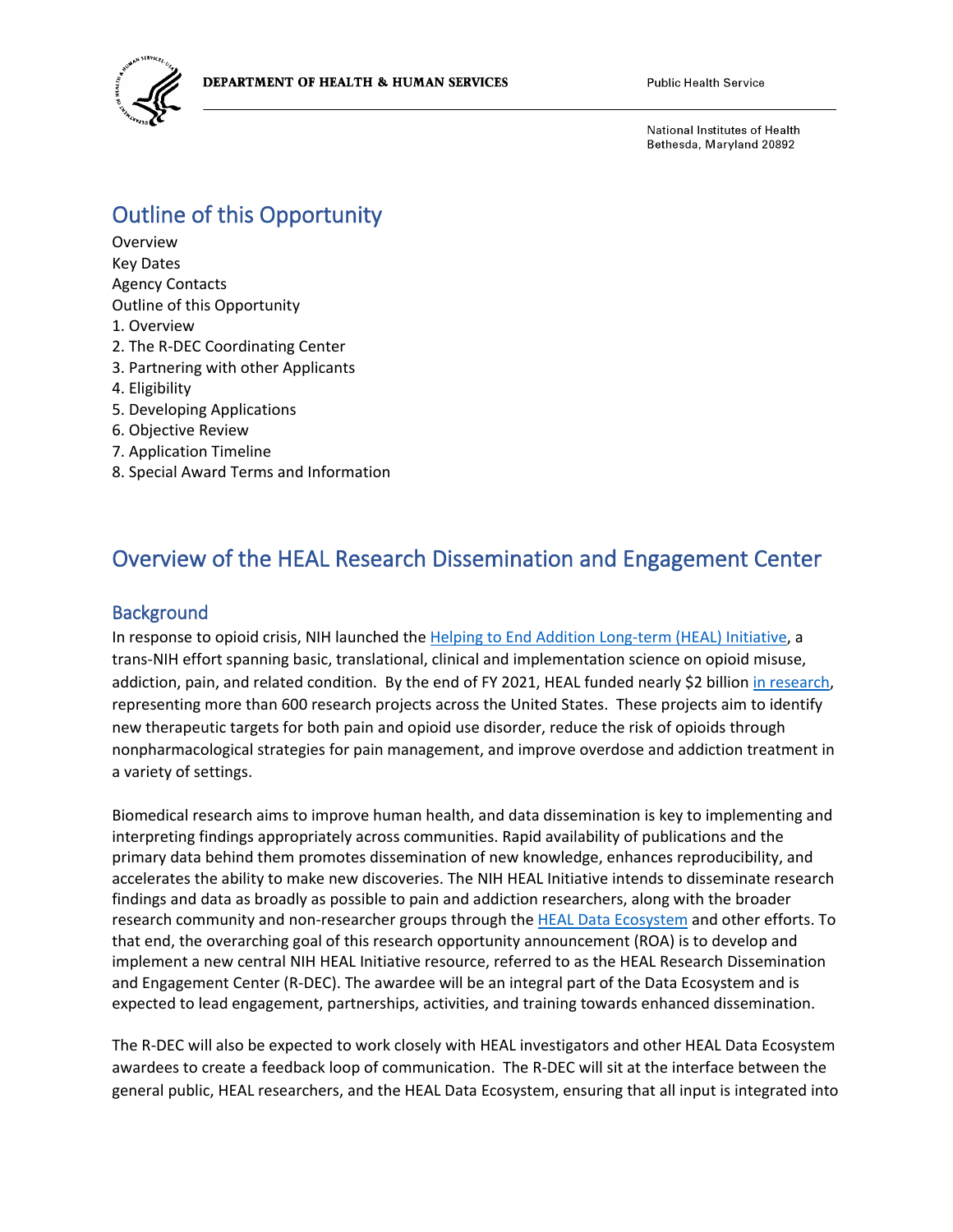DEPARTMENT OF HEALTH & HUMAN SERVICES



**Public Health Service** 

National Institutes of Health Bethesda, Maryland 20892

data sharing and result dissemination practices. By encouraging interdisciplinary collaboration and partnerships, the HEAL Research Dissemination and Engagement Center will ensure that HEAL research results are broadly and appropriately disseminated.

### The HEAL Research Dissemination and Engagement Coordinating Center

Building and sustaining trusted partnerships with groups impacted by the opioid crisis and related health conditions (e.g., pain, sleep, mental health, behavioral health, etc.) are core elements of the R-DEC. These partnerships will inform various activities along the HEAL Initiative's research development pipeline, including but not limited to results dissemination, study planning, and training development for the HEAL investigator community. It is expected that communities engaged through the R-DEC will vary in terms of their research interests and knowledge around data sharing. A one-size-fits-all approach to infrastructure, training, research directions, or engagement will not achieve the goals of the NIH HEAL Initiative. Applications to this solicitation must address each component below, either through their own expertise, collaborative applications, or inclusion of plan(s) to formally solicit, identify, and support additional expertise.

All applicants are expected to demonstrate their ability to leverage existing resources and expand community partnerships (e.g., Tribal governments and agencies, academic, private, safety-net health systems, grassroots organizations, public health departments, community and faith-based organizations, and schools or childcare settings) and employ strategies that enhance outreach and dissemination activities to inform communities about HEAL research and its findings. Establishing an additional Community Engagement Advisory board(s) that complement and augment the efforts of th[e HEAL](https://heal.nih.gov/about/community-partner-committee)  [Community Partner Committee](https://heal.nih.gov/about/community-partner-committee) and consists of diverse membership in expertise, demographics, and knowledge is a requirement of the R-DEC. Approaches such as team science, community-engaged research, participatory action research, and related approaches should be used to engage communities and underserved and/or disproportionally affected populations to enhance bi-directional relationships between these groups, HEAL, and the HEAL researchers. Study budgets should include funds to support the community partners to be fully engaged and successfully participate in research design, implementation, and results dissemination.

## R-DEC Core Components

### **BUILD AND SUSTAIN COMMUNITY PARTNERSHIPS**

Communication and outreach functions include assessing the HEAL research portfolio and current community engagement landscape across HEAL awards, identifying areas for new and increased partnerships, and establishing long-term, bidirectional relationships with community members and organizations who understand the dynamics of, and serve populations impacted by the opioid crisis and affected by conditions studied through HEAL research. The team completing this work should include individuals who have expertise in relationship development that involves building new relationships and improving existing relationships with or within communities.

It is important that the community engagement activities are inclusive and not focused on a particular professional organization or community group. Representation from diverse individuals and communities is essential for success, along with an understanding of differences in health and health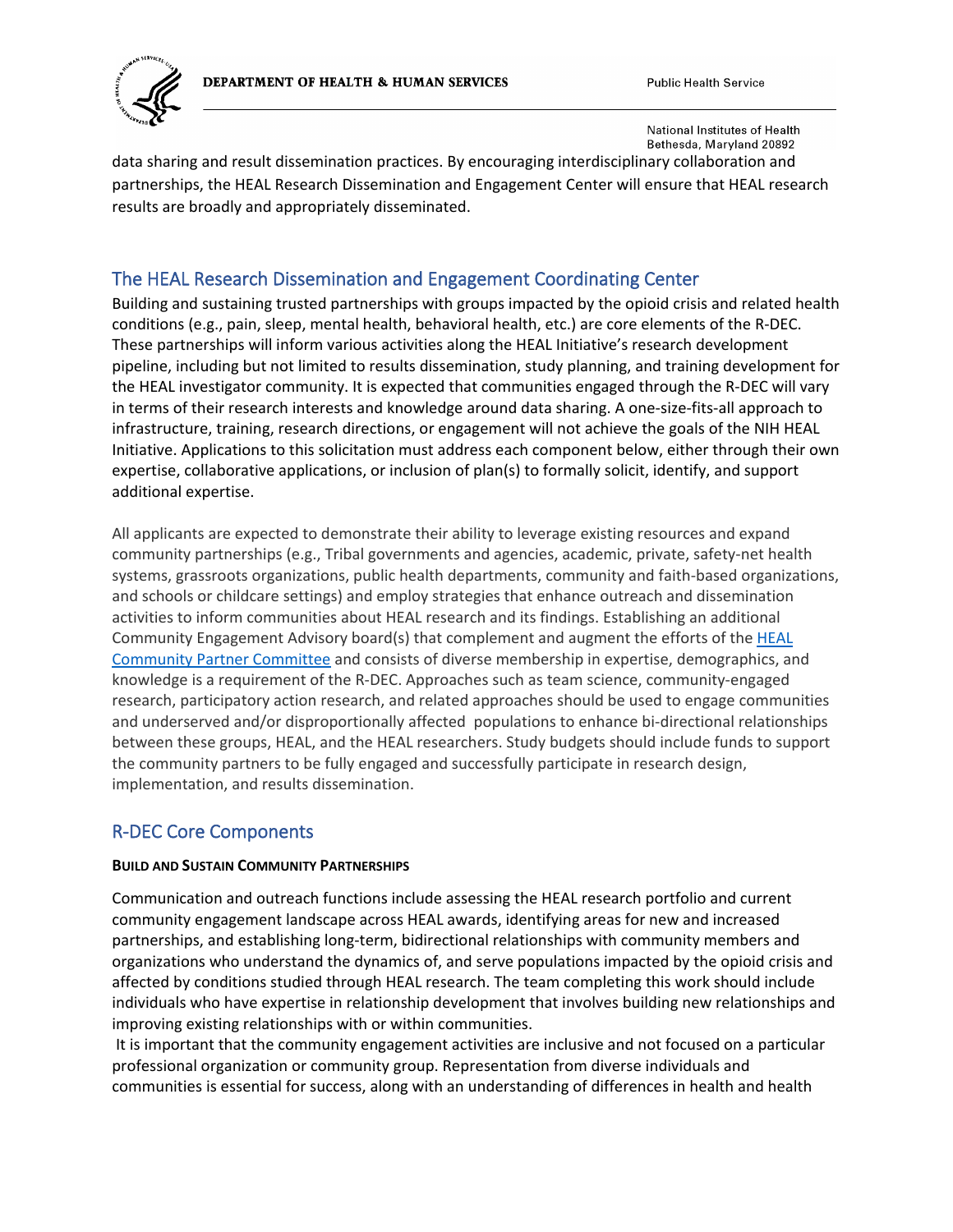



care that are closely linked with social or economic disadvantage. Under this core, the successful applicant will be expected to:

- Conduct a landscape analysis to understand HEAL's portfolio, current outreach methods, and outreach needs;
- Develop an engagement and outreach plan tailored to HEAL and informed by the landscape analysis;
- Build trusted partnerships with communities and individuals that are part of and affected by NIH HEAL Initiative research, including but not limited to clinicians and community care providers; advocacy groups with interest in pain, addiction and other research areas relevant to HEAL such as mental and behavioral health; patients and people with lived experience; and service organizations or community-based organizations in HEAL's focus areas;
- Effectively engage with at risk population such as racial and ethnic groups, low income individuals and families, individuals who are incarcerated and those who have been incarcerated, individuals with disabilities, individuals with mental health conditions, youth and young adults, and American Indians and Alaska Native communities;
- Interface and collaborate with programs across HEAL, including NIH program staff, HEAL awardees, and the communities that they engage with;
- Run focus groups and listening sessions to determine culturally appropriate data dissemination approaches and inform other aspects of HEAL research processes;
- Establish communications channels and mechanisms to provide feedback and input to Data Ecosystem awardees and report back on progress to community groups; and
- Establish and administer Board(s) that include a diverse ecosystem of partners and leaders engaging in and working with impacted communities across the country.

### **SUPPORT HEAL RESEARCHERS TO MEANINGFULLY SHARE FINDINGS**

HEAL researchers have a wide range of expertise and skill levels relevant to data dissemination and communication. Under this core, the successful applicant(s) will develop resources and provide services to support investigators in the dissemination of study results to the broader community. This includes distilling complex research findings into audience appropriate and culturally appropriate summaries, data visualizations, and other products. The resources and services will help to broaden HEAL investigators' incorporation of evidence-based engagement and outreach strategies, and support appropriate consumption of HEAL Initiative research findings. Under this core, the successful applicant will be expected to:

- Serve as a central resource for new and existing HEAL-funded programs by connecting them to appropriate community partners in order to better understand the best ways to incorporate their concerns, needs and values into all levels of the research processes, including data and results dissemination;
- Identify HEAL research groups with ongoing engagement support; collate for central dissemination research findings and communication materials prepared by these groups and their partners;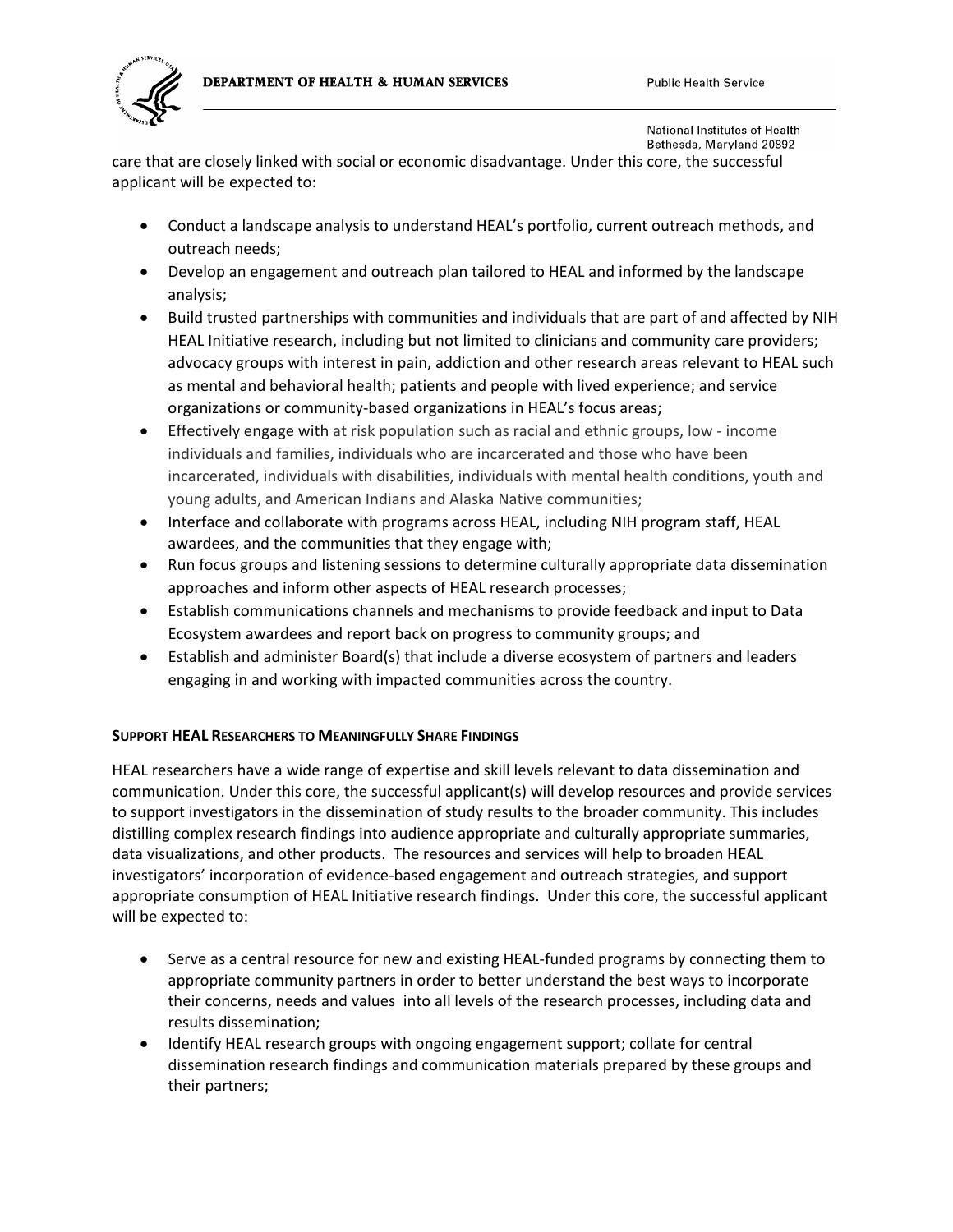

- Coordinate with new and existing partners to translate HEAL research findings, and develop communication products based on unique community needs;
- Develop appropriate communication, data visualization, and infographic products for HEAL, where HEAL research and communications teams are not already doing so;
- Develop HEAL data use cases that include examples of community needs to inform Data Ecosystem data displays and dissemination mechanisms;
- Develop culturally tailored trainings on community engagement and best practices for HEAL researchers to leverage as they integrate community input into their study planning and results dissemination;
- Develop resources for investigators to understand and integrate culturally appropriate measurement strategies and assessment selection, and support implementation for different populations; and
- Develop resources for appropriate procedures for non-English speakers, for example translating measures and documents to non-English languages.

#### **ADMINISTRATION AND PROJECT MANAGEMENT**

Under this core function, the successful applicant(s) are expected to lead and manage the R-DEC and its partnerships and sub-awards. This will require substantial project management capabilities to ensure coordination among the different activities and strict adherence to timelines and budget. The administrative function must be rigid in its planning and tracking, yet flexible enough to meet the progressing needs of the NIH HEAL Initiative and its various partners and stakeholders. Under this competency, the successful applicant will:

- Manage overall project, including but not limited to careful tracking and reporting of partnerships, sub-projects, meetings, and other administrative tasks;
- Apply expertise in the development and use of research instruments (surveys, assessment tools, etc.) to measure HEAL's needs and successes related to community engagement;
- Develop processes for transparent reporting on project status;
- Establish processes to communicate and share information across groups, including internal and external partners (e.g., NIH, other HEAL awardees, sub-awardees to this award);
- Manage and track budget;
- Manage and track sub-awards.

### Partnering with other applicants and other teaming arrangements

To ensure the best balance of expertise and capabilities, individual applications may be submitted by multi-institutional partners. Once established, the **HEAL Research Dissemination Center** (R-DEC) is expected to identify and manage sub-awards beyond those included in the initial NIH award to support engagements, assessment, pilot projects, and capacity building with community partners. The R-DEC will identify, compete (as needed), justify, and manage these contractual arrangements and associated relationships in partnership with NIH as subject to the OTA award.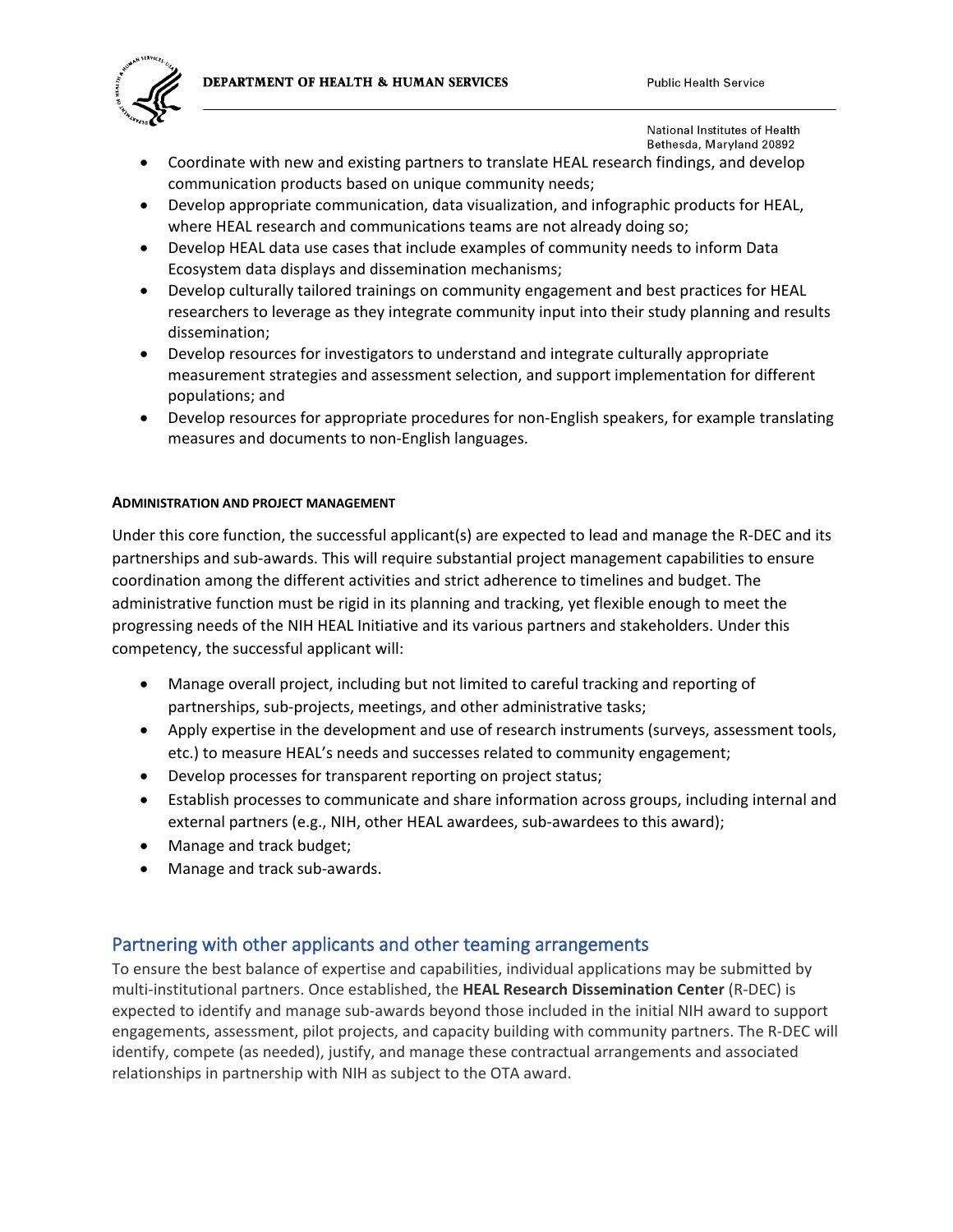DEPARTMENT OF HEALTH & HUMAN SERVICES





National Institutes of Health Bethesda, Maryland 20892

Team science is critical to the success of the R-DEC, which will bring together teams with broad arrays of expertise, as well as technical and non-technical backgrounds in a multi-team system. The R-DEC must include the expertise and diverse viewpoints needed to support team science across all core components, and work closely with other teams across HEAL.

It is anticipated that the R-DEC program may begin as a multidisciplinary endeavor, with each team member bringing individual expertise. During negotiations, if it is determined that more than one award will be made, it is expected that each team will work collaboratively to integrate the core components based on their unique strengths, sectors and viewpoints into a synergistic team to accomplish project goals. Teaming enables interdisciplinary and inclusive team science within the R-DEC, including:

- Task integration, creating a governance structure and shared common workflows within the R-DEC, including representation from the broader HEAL Data Ecosystem as appropriate.
- Relationship Building and Social integration, from individual relationships to establishing a culture in which a diverse array of participants can thrive, to promote optimal team formation and functioning, efficiency in communication and decision making, and leadership development of participants throughout career stages.
- Team Formation, identifying needed areas of expertise and brokering new partnerships as needed, including partnerships with individuals from diverse social, cultural, economic, academic, industrial, and technical/non-technical backgrounds.
- Executing core elements of the R-DEC, with focus on recruitment strategies, career development and mentoring opportunities, outreach and partnering with various groups and communities, and other strategies to advance inclusivity in alignment with the program goals.

### **Eligibility**

Applications that do not meet the eligibility criteria or are otherwise non-responsive to the terms of this ROA will not be considered. The following types of projects would generally not be appropriate and may be deemed non-responsive:

- Applications from entities that lack direct experience in community engagement with a broad range of diverse partners.
- Applications that do not demonstrate an understanding of the breadth of the HEAL Initiative needs.
- Applications that do not demonstrate an understanding of health disparities.
- Applications that do not demonstrate an ability to engage and collaborate with diverse researchers, non-researchers, and various organizations.
- Applications that do not explicitly address and advance the NIH HEAL Initiative goals.
- Applications that do not meet the eligibility criteria above or that do not explain how these criteria are met.

### **Organizations**

Non-domestic (non-U.S.) Entities (Foreign applicants) **are not** eligible to apply. Non-domestic (non-U.S.) components of U.S. Organizations **are not** eligible to apply. Foreign components **are not** allowed.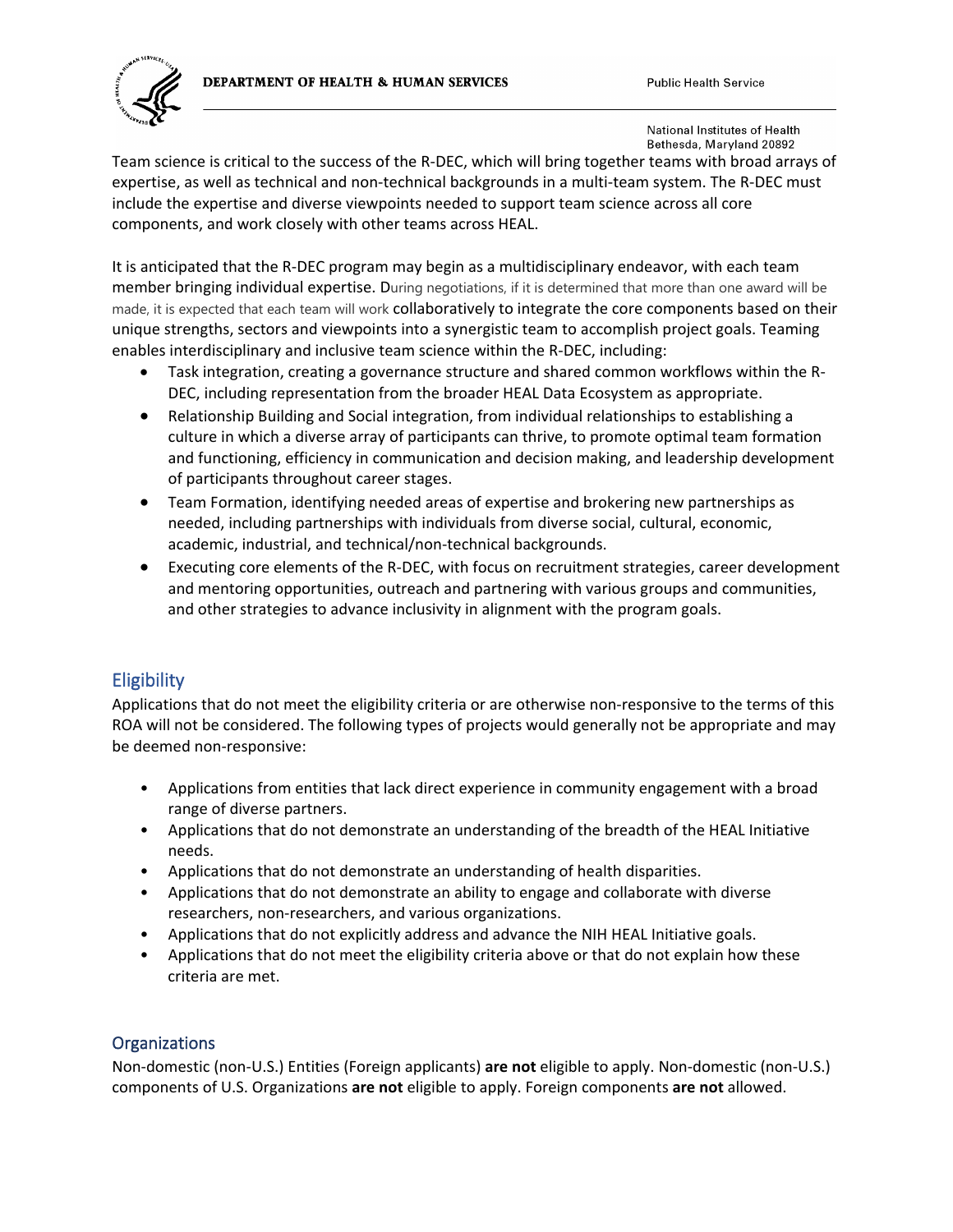



Foreign consultants are allowed if approved by the NIH official in advance of the full application submission.

The R-DEC OT may be awarded to organizations that are domestic, public, private, non-profit, or forprofit. Eligible organizations include small businesses, federal institutions, institutions of higher education, and other non-profit organizations such as community-based organizations. The full list of entities that are eligible to apply under this ROA include:

#### *Higher Education Institutions*

- Public/State Controlled Institutions of Higher Education
- Private Institutions of Higher Education

### *Nonprofits Other Than Institutions of Higher Education*

- Nonprofits with 501(c)(3) IRS Status (Other than Institutions of Higher Education)
- Nonprofits without 501(c)(3) IRS Status (Other than Institutions of Higher Education)
- Faith-based or Community-based Organizations
- Regional Organizations

#### *For-Profit Organizations*

- Small Businesses
- For-Profit Organizations (Other than Small Businesses)

#### *Governments*

- State Governments
- County Governments
- City or Township Governments
- Special District Governments
- American Indian/Native American Tribal Governments (Federally Recognized)
- American Indian/Native American Tribal Governments (Other than Federally Recognized)
- Eligible Agencies of the Federal Government
- U.S. Territory or Possession Other
- Independent School Districts
- Native American Tribal Organizations (other than Federally recognized tribal governments)

#### Multiple Principal Investigators

More than one individual may be named as Principal Investigator in the application. One individual must be identified as the contact Principal Investigator. The contact Principal Investigator must be employed by or affiliated with the applicant organization. If a multiple Principal Investigator application is submitted, a leadership plan is required.

#### Financial and Risk Assessment

Applicants may be subject to financial analysis and risk assessment conducted by NIH staff.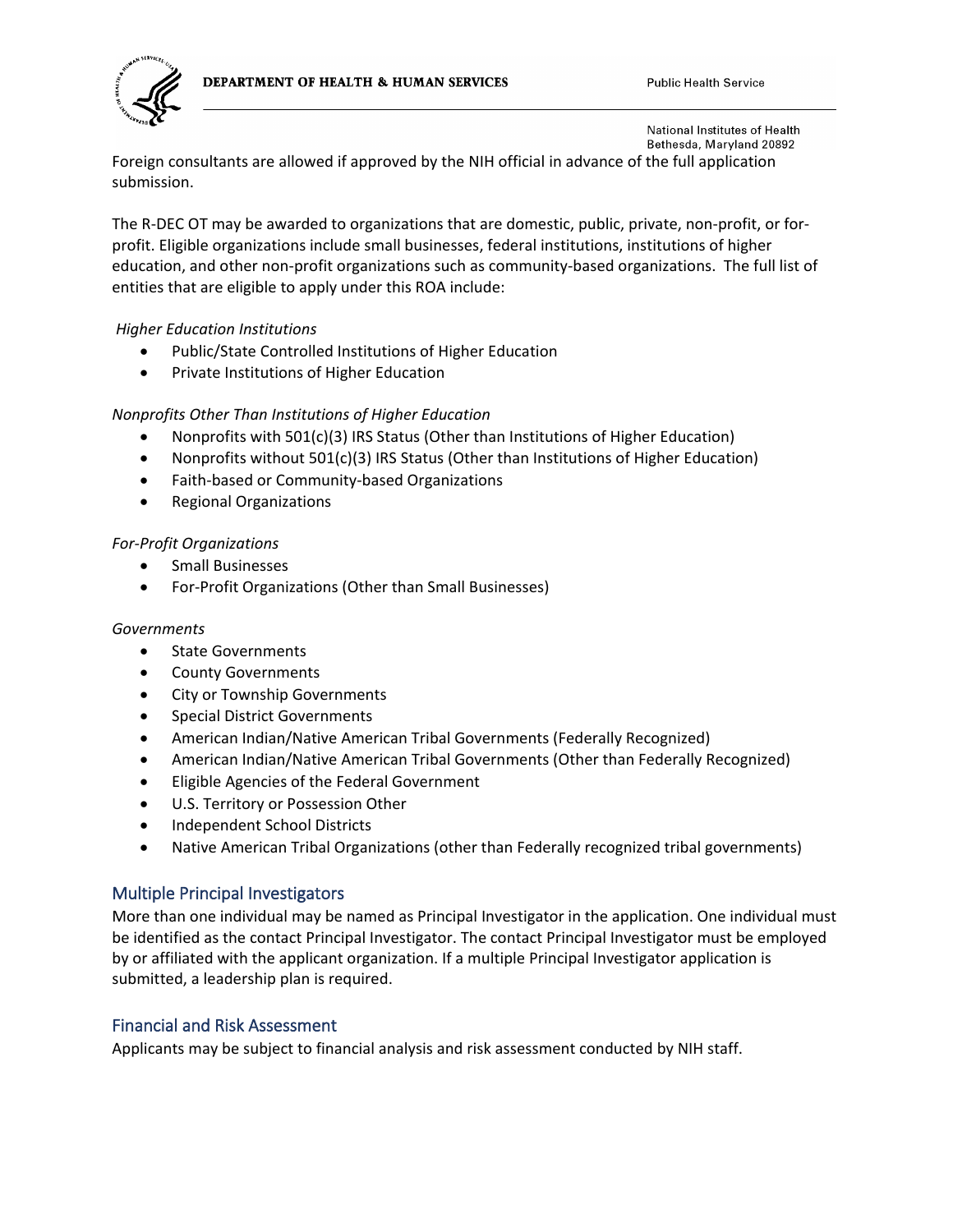





### Cost Sharing

Cost Sharing is not required; however, applicants may voluntarily choose to propose a financial plan that includes non-federal resources. The budget submission must clearly identify and justify the use of these resources. Any voluntary cost share must be supported in the application by including a letter of support from the providing organization(s)/individual(s).

### Application Submission Instructions and Contact Information

Complete applications should be submitted under OTA-22-005 via eRA ASSIST not later than the "Application Due Date" shown at the top of this notice, by 5 PM Eastern Time.

To submit an application via ASSIST, the applicant organization must be [registered in eRA Commons](https://public.era.nih.gov/commonsplus/public/registration/initRegistration.era) (see instructions). Organizations already registered in eRA Commons do not need to reregister. Once the organization is registered, the individual(s) with the role of Signing Official (SO) and Program Director/Principal Investigator (PD/PI) must be affiliated with the organization and have eRA Commons credentials to complete the submission process.

Use OTA-22-005 in the field requesting FO Announcement.

Here are [instructions for submitting via the NIH eRA ASSIST system](https://era.nih.gov/files/OTA-Submissions.docx). In the future, instructions will also be available in the [ASSIST online help \(look for the OTA section\)](https://era.nih.gov/erahelp/ASSIST/default.htm).

Technical help is available at the [eRA Service Desk](https://grants.nih.gov/support/index.html).

Questions about the scientific scope of the studies should be addressed to [HEALOTCorrespondence@od.nih.gov.](mailto:HEALOTCorrespondence@od.nih.gov)

### Developing Applications

Full applications are due by the "**Application Due Date**" shown at the top of this notice. Applicants may also be invited to a virtual, presentation-style review including question and answer time during the application review period. For more details on the review process, see section 6 (Objective Review) below. Partnerships among institutions with complementary skills and expertise to meet the expectations of this ROA are encouraged.

### Letter of Intent

Interested applicants should submit a Letter of Intent (LOI) of no more than 2 pages, no later than June 13, 2022, outlining the following:

- Cover page, as described below for the full application.
- A brief description of the planned activities and approach.
- How the proposed activities will meet the needs of the NIH HEAL Initiative program.
- How the team's prior experience meets the eligibility requirements, stated above.
- Anticipated institutional or corporate partners.
- Estimated overall budget per year, for all years of the award.
- Current eRA and SAM registration status.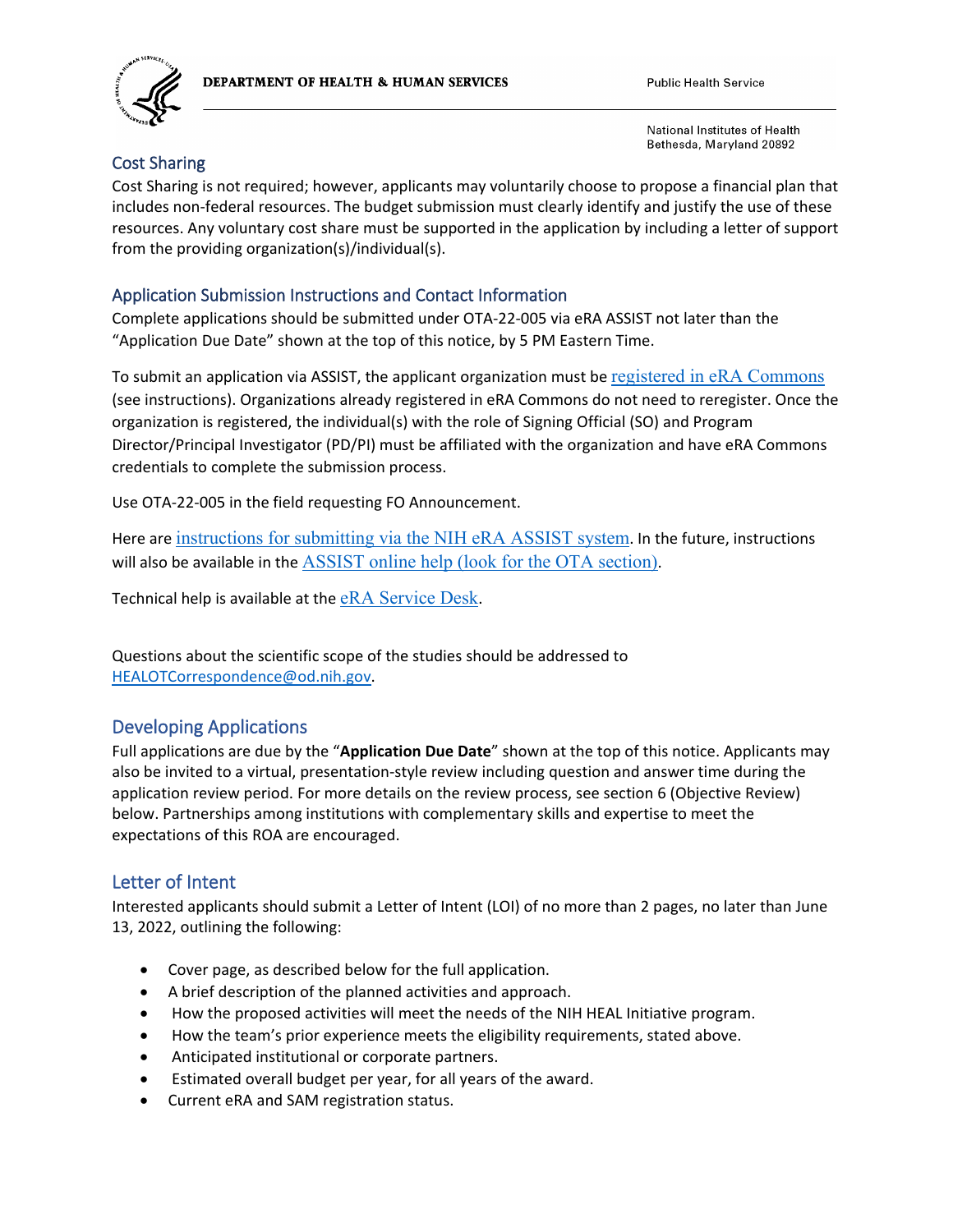

LOIs are not binding, does not guarantee an award(s), and will be used only to help structure review boards and plan review timelines. Letters of intent must be submitted by email as a .pdf attachment to HEALOTCorrespondence@od.nih.gov.

### Application

Applications will be accepted only from Organizations listed in the Eligibility section of this Announcement. Applications must be prepared and submitted using NIH's ASSIST. The NIH will not review and will return applications submitted from organizations not included in the Eligibility section. Complete applications must be submitted by the Authorized Organizational Representative. The organization must be registered in eRA Commons with one person designated as the primary investigator (PI) and one person designated as the Signing Official (SO). The Signing Official's signature certifies that the applicant has the ability to provide appropriate administrative and scientific oversight of the project and agrees to be fully accountable for the appropriate use of any funds awarded and for the performance of the OT award-supported project or activities resulting from the application. Plans must be submitted by the due date, in text-recognizable PDF (Adobe) format, use 11-point font with 1" margins, be single-spaced, may not exceed 12 pages, and the file size must be no greater than 20 MB. The sections of the application should be loaded as separate attachments and should be titled as specified in each section (title included in parentheses following each section).

Cover (label as "Cover.pdf"; no more than 1 page, 11-point font with 1" margins, single-spaced)

- 1. Number and title of this Research Opportunity Announcement
- 2. Project Title

3. Core(s) targeted in the application (see "R-DEC Core Components" section above)

- 4. Names of key personnel, institutional affiliation, title, and percent effort
- 5. Other involved personnel names, roles, and organizations (multiple Principal Investigators, co-
- Investigators, collaborators, contractors, authors of letters of support, etc.)

6. Name and address of the submitting organization and department

7. Authorized Organizational Representative first and last name, title, institution, mailing address, email address and phone number

- 8. Approximate budget per year per core component (direct and total)
- 9. Proposed Project Period Dates
- 10. Confirmation that the work involves human subjects or data from human subjects
- 11. Agreement that any and all parts of the application can be shared among other applicants

Senior/Key Personnel and Other Significant Contributors (label as "Senior/Key.pdf"; no more than five pages per individual, 11-point font with 1" margins, single-spaced). At a minimum, the information in the biosketch should include the name and position title, education/training (including institution, degree, date (or expected date), and field; list of positions and employment in chronological order (including dates); and a personal statement that briefly describes the individual's role in the project and why they are well-suited for this role. The format (https://grants.nih.gov/grants/forms/biosketchblankformat.docx) used for an NIH grant application is acceptable.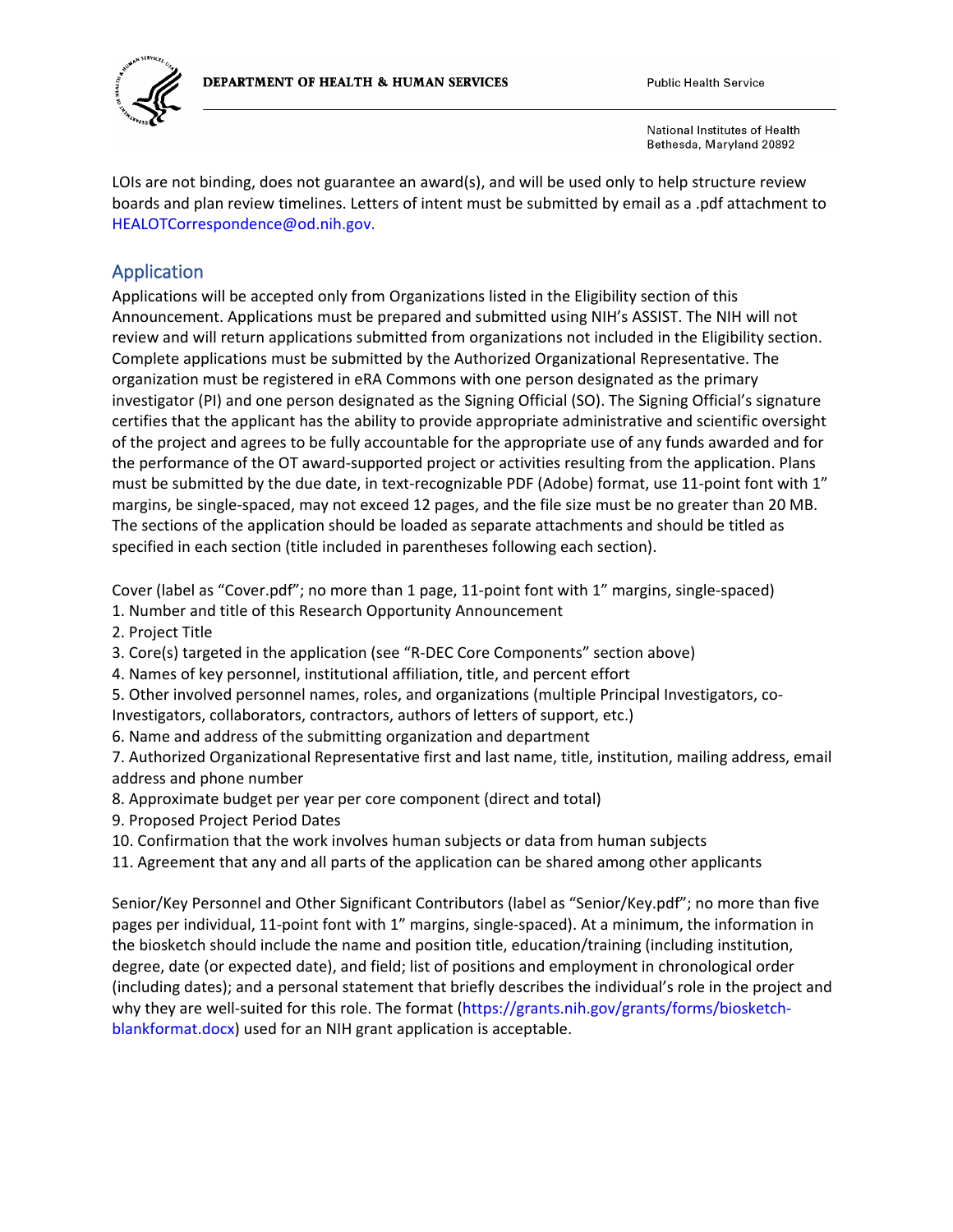



Applications may include letters of support from potential partners or organizations and institutions that have existing relationships with the applicant. Letter of support are not included in the application page limit.

Application research plan (label as "Application.pdf"; no more than 12 pages including any charts or figures, 11-point font with 1" margins, single-spaced) should be organized into the following sections to facilitate review:

#### **Section 1: Planned activities and approach:**

*All applications* should describe the proposed activities and approaches for each targeted core component (see "R-DEC Core Components" section above) and how these will meet:

- the overall goals of the NIH HEAL Initiative;
- the specific expectations for each core component, as described above;
- and the eligibility requirements as described above.

Appendix: PHS Human Subjects and Clinical Trials Information (appendix to study plan; no page limit) When involving human subjects research, clinical research, and/or NIH-defined clinical trials (and when applicable, clinical trials research experience) follow all instructions for the PHS Human Subjects and Clinical Trials Information form in the SF424 (R&R) Application Guide, with the following additional instructions:

If you answered "Yes" to the question "Are Human Subjects Involved?" you will need to go to the optional forms and select the Human Subjects and Clinical Trials Information form. This will then appear on your forms tab and you can complete as it applies to the study. You must include at least one human subjects study record using the **Study Record: PHS Human Subjects and Clinical Trials Information** form or **Delayed Onset Study** record located in the optional forms in ASSIST for this OT.

• **Study Record: PHS Human Subjects and Clinical Trials Information** o All instructions in the SF424 (R&R) Application Guide must be followed.

• **Delayed Onset Study** o Note: Delayed onset does NOT apply to a study that can be described but will not start immediately (i.e., delayed start). All instructions in the SF424 (R&R) Application Guide must be followed.

Have questions about whether you are conducting a clinical trial? Please reference the following website to learn more: https://grants.nih.gov/ct-decision/index.htm

Additional information to include in the submission:

- Institutional Letter of Support ("Institutional Support.pdf"): A letter of support from the applicant's organization indicating institutional commitment for the project, e.g., relaying support for contributions (including, but not limited to, support for training activities or consortium meetings, licenses, and other resources) and preparations to enter into negotiated other transactions agreements
- Letters of support from proposed collaborators ("Letters of Support.pdf"; e.g., school districts, school related organizations or associations, tribal schools or nations, health care partners)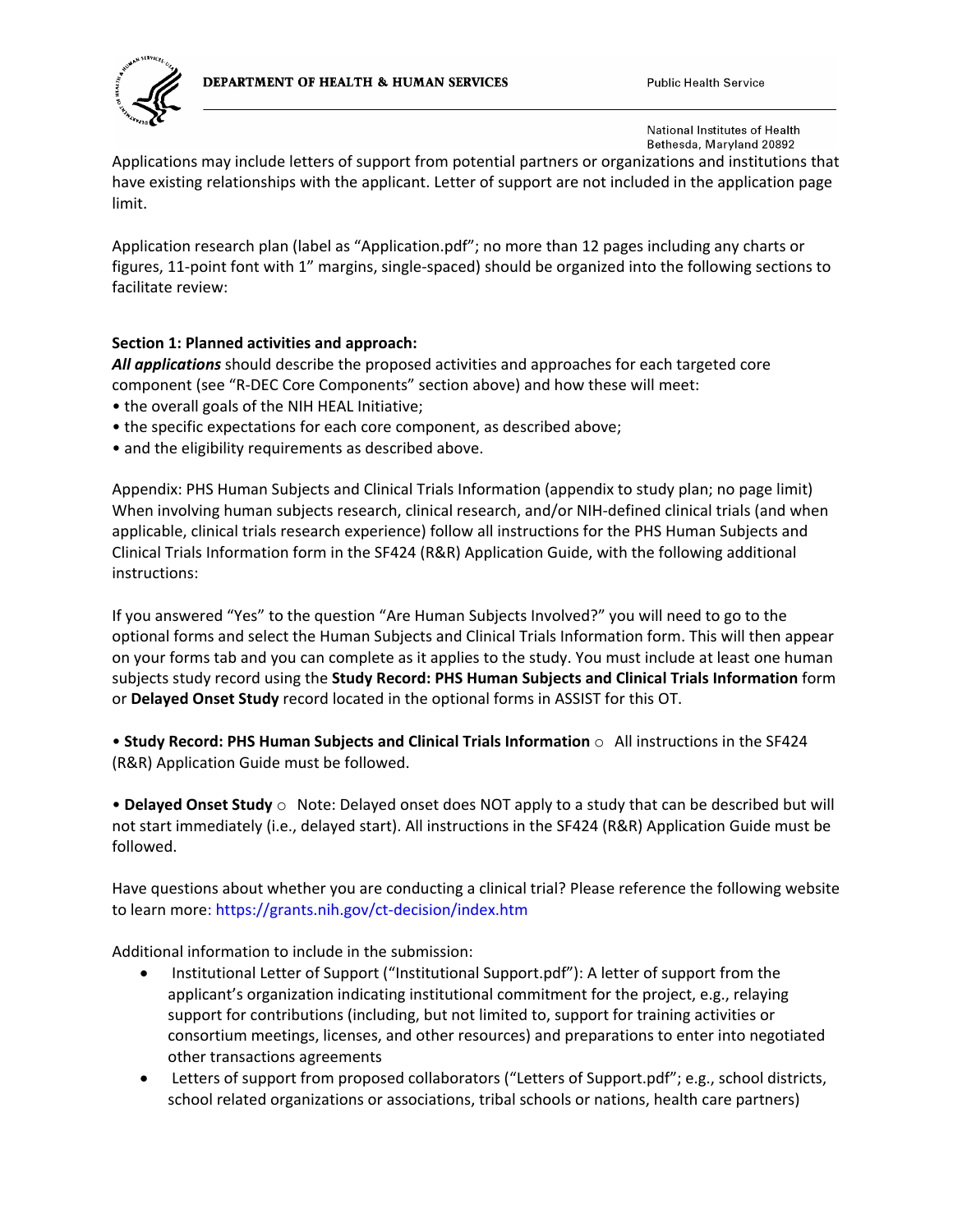



**Public Health Service** 

National Institutes of Health Bethesda, Maryland 20892

- A bibliography ("Bibliography.pdf"; no more than 1 page)
- Additional Information ("Additional Information.pdf"; no more than 1 page)
- Information on Select Agents
- Plan for Authenticating Key Biological and Chemical Resources

### Budget Details

The NIH may elect to negotiate any or all elements of the proposed budget. Budget ("Budget.pdf"; no page limitations): Applicants can model their budgets on SF424 budget pages for this section of the application which are available as optional forms in ASSIST or a format that best fits their program. All budgets must be readable by ASSIST. Applications must provide a budget and cost estimate for performing the work. The budget should address costs associated with the Applicant's group and any collaborators. Budgets for individual awards are expected to vary, depending on the scope of the work proposed, including the number of collaborations involved. NIH anticipates that because of the nature of this project, the awardee may need to modify its award budget during performance to accomplish the award's programmatic objectives. Therefore, NIH provides some flexibility for awardees to deviate from the award budget, depending on the deviation's significance to the project or activity. More significant post-award changes require NIH prior approval. Outyear budget estimates must also be provided, but these budgets will be reassessed as the project proceeds and may be increased or decreased depending on progress, the needs of the program, and funds available.

**Provide the overall expected cost for each of the following categories**: personnel, travel, funds for consortium partners or other stakeholders (if applicable), subawards, other direct costs, and total cost (with indirect costs included). Provide a budget justification. Subawards need to provide details of cost breakdown.

**Milestones and Deliverables ("Milestones and deliverables.pdf":** Applicants must provide a description of the scientific goals and milestones, completion criteria, due dates, how success is defined for a given milestone (e.g., Go/No-Go criteria), and payment/funding schedule (e.g. Gannt chart).

Proposed Milestones and Deliverables table must be as detailed as possible and tied to a project plan and/or Gannt chart with associated estimated budget details.

**Additional requirements for Budget:** budget estimate must include projected expenditures for each year, based on meeting the requirements of the core components, and must include:

- 1. Breakdown for all personnel by base salary, % of effort, fringe. Note: All salaries shall not exceed the [NIH Salary Cap.](https://grants.nih.gov/grants/policy/salcap_summary.htm)
- 2. Detailed line-item budget that shows costs related to travel, equipment, consultants, etc.
- 3. Provide budget detail by core component, per year
- 4. Offeror must provide a milestone-driven, cost-allocated plan for the proposal. Cost models can be cost-sharing, fixed-price, or adjustable (cost-reimbursable), or have a hybrid approach. A fiveyear cost proposal including indirect costs must be submitted. Budget details must be specific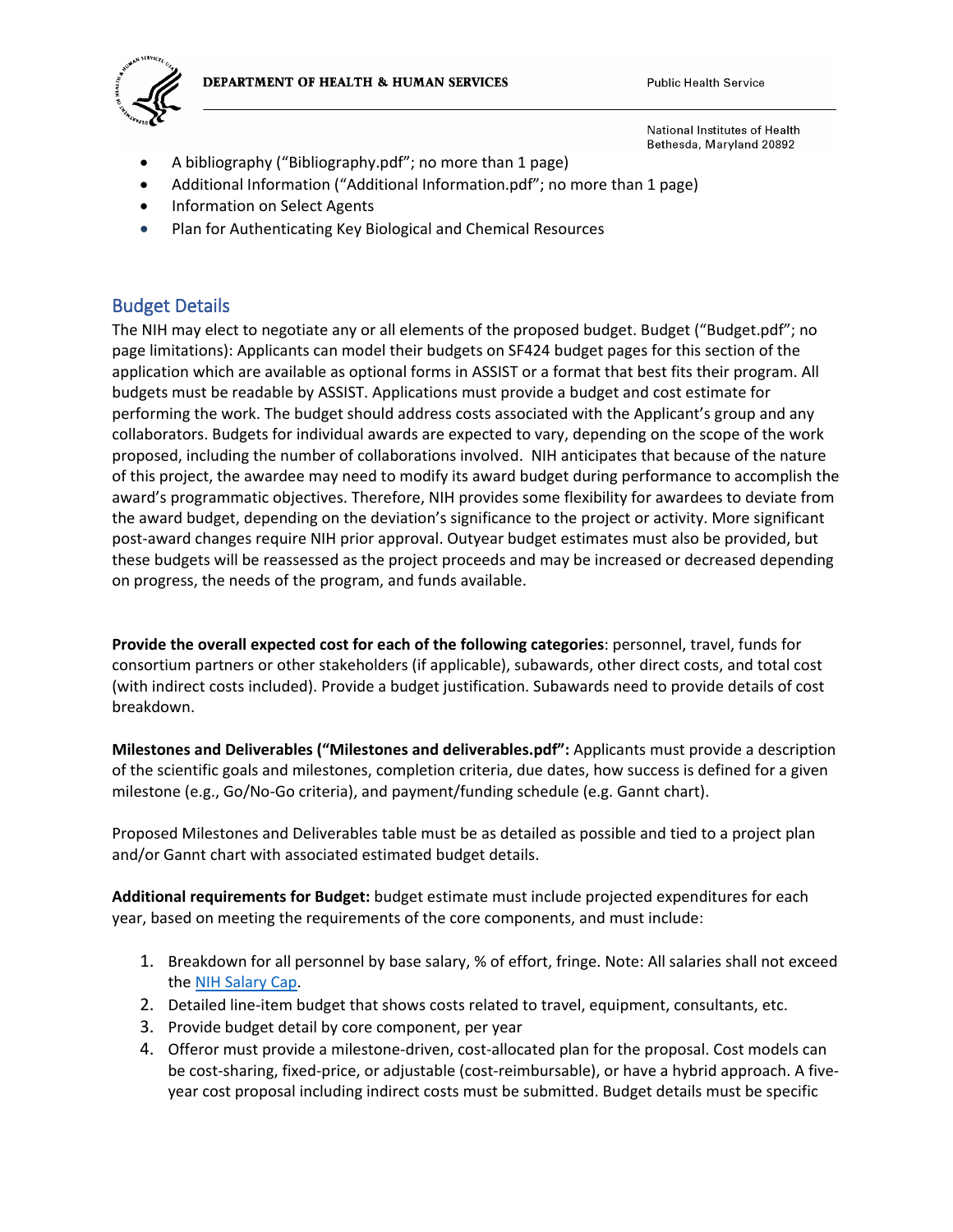

enough for the reviewers to understand the connection between the funds requested and activity to be conducted.

### Objective Review

Applications to Other Transactions Research Opportunity Announcements (ROAs) are not reviewed using the standard NIH peer review process, but using custom processes referred to as Objective Review. Objective Review will involve the submission of written critiques by internal NIH subject matter experts against the Review Criteria described below, and interactive individual discussions between those experts and NIH program staff. Those discussions may also include proposing teams in later stages of the review.

#### **Scored Review Criteria:**

Applications will receive a cumulative score ranging between 0 (worst score) - 60 (best score). The following individual review criteria and their scores will contribute to the final cumulative score

Overall components

- The ability of the proposed research teams to implement each of the core functions, and their potential impact if successfully implemented **[30pts total]**
	- o Build and Sustain Community Partnerships (10pts)
	- o Support HEAL Researchers to Meaningfully Share Data (10pts)
	- o Administration and Project Management (10pts)
- Past performance and experience of the team members and complementarity with other recipients **[5pts]**
- The adequacy and appropriateness of the Multiple PI/PD plan, budget, resources, data and resource sharing, and collaboration plans **[10pts]**
- The extent to which a well-developed and feasible timeline and milestones are described, and will contribute to the success of the project through an enhanced environment (e.g. collaborative arrangements, geographic diversity, institutional support) **[15pts]**

#### **BUILD AND SUSTAIN COMMUNITY PARTNERSHIPS**

- Display ability to build a successful national engagement program with ability to maintain personalized, local relationships in distributed locations across the US, while also facilitating engagement and outreach at a national scale.
- Propose specific plans to develop and manage a flexible model that can be adapted to meet the needs of a variety of external partners.
- Display established connections and a strong track record of working with a variety of groups impacted by pain, opioid use and addiction, mental health, and other health conditions that are prominently studied as part of the NIH HEAL Initiative research portfolio.
- Have expertise in data-intensive, community engaged research or conducted large-scale research efforts that have established long-term relationships with communities.
- Show willingness to work with other program recipients in a collaborative manner.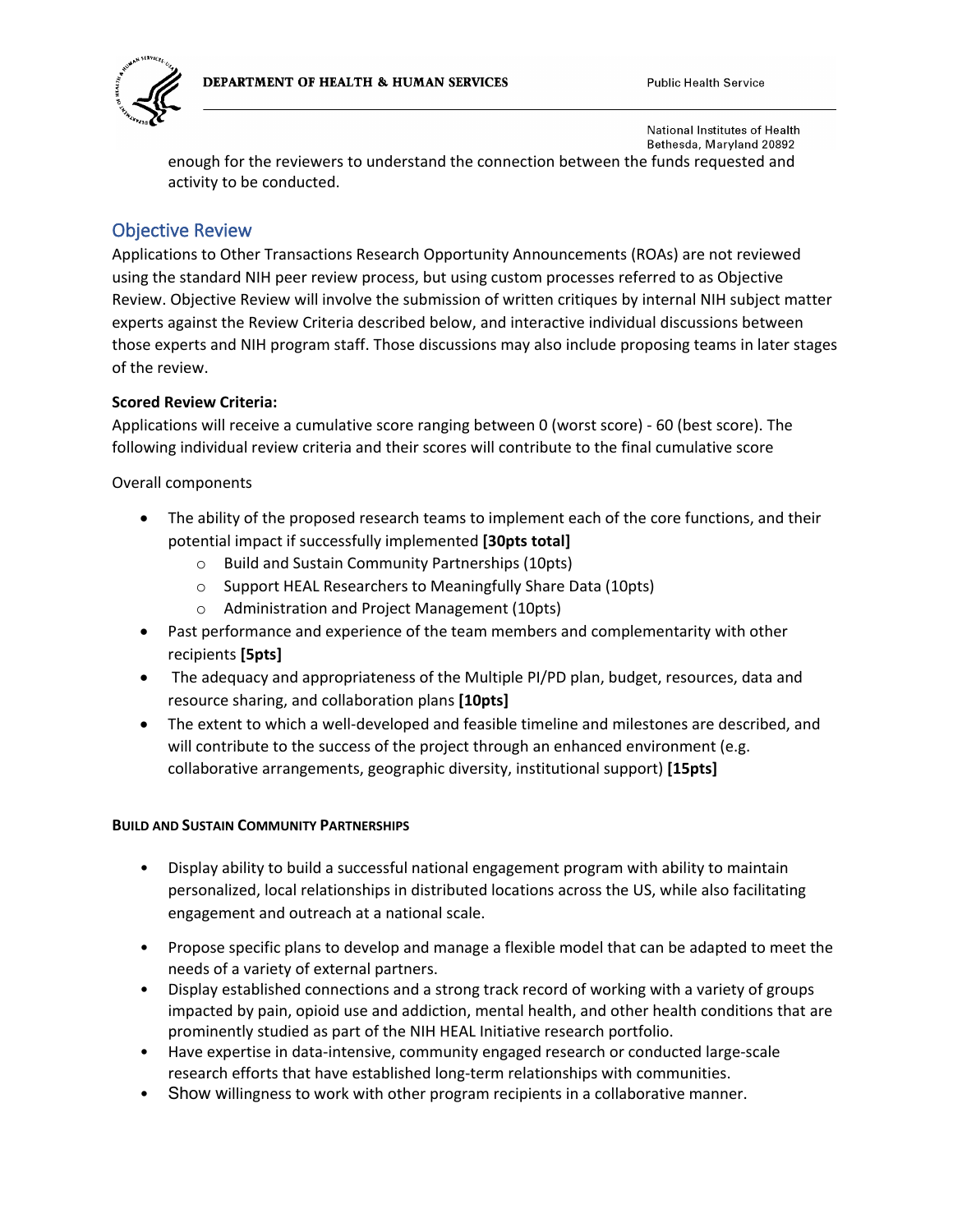

#### **SUPPORT HEAL RESEARCHERS TO MEANINGFULLY SHARE FINDINGS**

- Have experience delivering innovative training and education opportunities to diverse communities with a wide range of skill levels and resources.
- Implement team science foundations to enhance collaborations and manage cross-disciplinary teams and recognize how these processes are related to scientific discovery and translation.
- Show experience with clinical trial design and incorporating participant input into human subjects studies.
- Demonstrate expertise in developing lay-friendly communication materials from publications and/or data covering diverse research topics.
- Recognize various levels of health literacy, and demonstrate ability to develop materials, including graphics, data visualizations, and other products, for audiences with varying interests and expertise.
- Inclusion of science writer(s) and other communications experts skilled in explaining technical content to non-research audiences.

#### **ADMINISTRATION AND PROJECT MANAGEMENT**

- Propose sophisticated and automated approaches and solutions to managing large, diverse projects.
- Demonstrate expertise in the development and use of research instruments (surveys, assessment tools, etc.) to measure HEAL's needs and track successes.
- Demonstrate experience and expertise in team process factors, such as the development of shared understanding of team goals and roles, by drawing on aspects of team science—(e.g. composition, professional development, and leadership).
- Display expertise in leading large, complex initiatives.
- Display staff depth to manage meetings, budget, sub-awards, and other tasks and activities relevant to the R-DEC's success.
- Display experience needed to coordinate large projects amongst multiple collaborators.
- Demonstrate willingness to work with other OT award recipients and the HEAL Data Ecosystem in a collaborative manner.

Note that past performance and experience includes not only traditional measures of scientific productivity such as publication counts, invited presentations, or past funding success, but also proposers' demonstrated track record of particular behaviors, community participation, collaborative efforts, openness to sharing data and resources, etc.

Other Transactions agreements will be negotiated with eligible entities whose applications are determined to be the most advantageous and provide the best value to the NIH. Funding decisions will be based on the outcome of the Objective Review and on the desired portfolio balance within the R-DEC program. Up to four projects may be funded. The level of funding for each award made under this solicitation has not been predetermined but will depend on (1) the objectives proposed by the applicants and their fit to the goals of the HEAL Initiative, (2) the quality of the applications received, and (3) availability of funds. Following the review of applications, NIH may combine teams from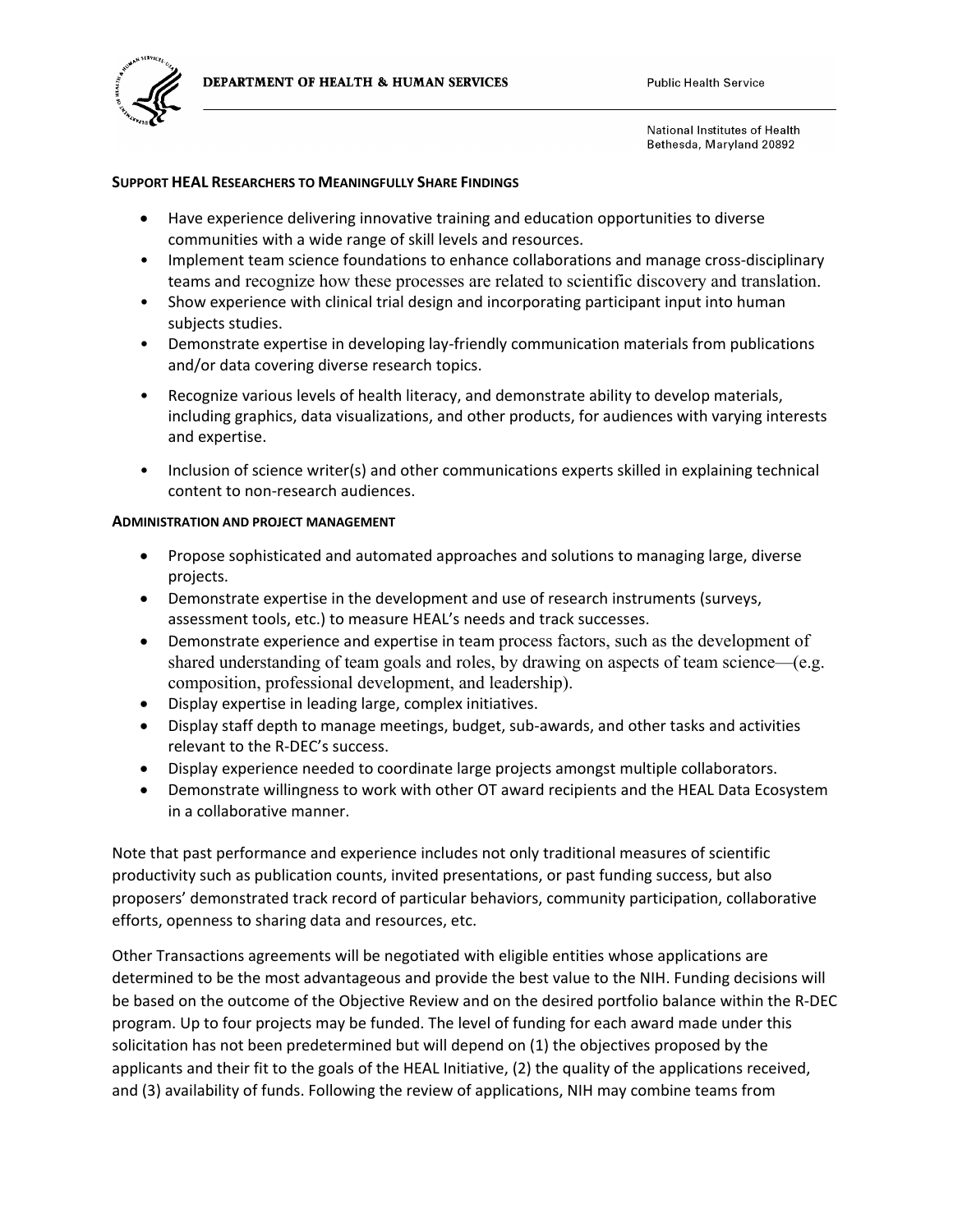



different applications in the construction of Other Transactions awards to be made, or individual cores from distinct applications might be selectively funded to achieve the program goals. Additionally, if over the duration of the project, some of the core competencies outlined above either gain or lose relevance to programmatic goals, the funding for such core functions may be increased, decreased, or discontinued.

NIH reserves the right to:

- Invite all, some, one, or none of the Principal Investigators submitting applications in response to this solicitation to present their applications in a web-based videoconference;
- Share applications between and among any proposer(s) as necessary for configuring teams, economizing work, and prioritizing activities;
- Select for negotiation all, some, one, or none of the applications received in response to this solicitation;
- Accept applications in their entirety or select only portions of plans for award. Appeals of the objective review will not be accepted for plans submitted in response to this ROA.

### Special Award Terms and Information

The OT award mechanism allows significant ongoing involvement from NIH Program and Project Managers and provides the NIH the flexibility to alter the course of awarded activity in real-time to meet the overarching goals. This may mean that an awarded activity could be expanded, modified, partnered, not supported, or discontinued based on program needs, emerging methods or approaches, performance, or availability of funds. Performance during the award period will be reviewed on an ongoing basis and course corrections will be made as necessary. As a result, the NIH reserves the right to:

- Fund projects in increments and/or with options for continued work at the end of one or more phases;
- Fund projects of two or more entities (potentially across different applicants) as part of a reorganized collaboration, teaming arrangement, or other means acceptable to the government;
- Request additional documentation (certifications, etc.); and
- Remove participants from award consideration should the parties fail to reach a finalized, fully executed agreement prior to a date determined by the NIH, or the proposer fails to provide requested additional information in a timely manner.

Applications selected for award negotiation may or may not result in the issuance of an OT award, dependent on the outcome of negotiations, the nature of the work proposed, changing external conditions, and other factors. The NIH reserves the right and sole discretion to engage in negotiation with the selectees applying under this solicitation during all phases of the application lifecycle.

Protests or Appeals: Awards made under Other Transactions Authority (OTA) are not subject to the Federal Acquisition Regulations (FAR) or Uniform Guidance, therefore, the right to protest or appeal shall not apply.